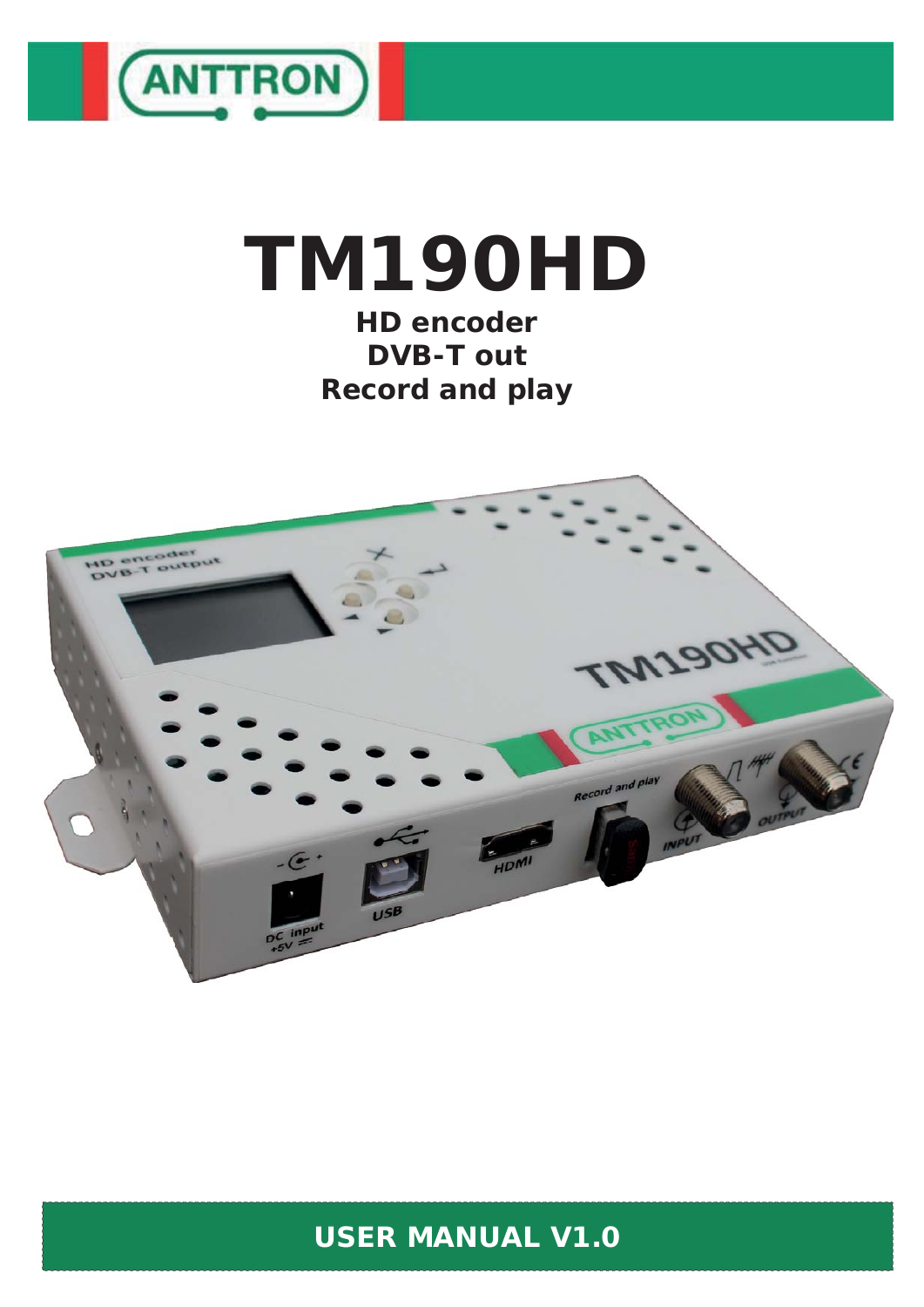Congratulations on your purchase of the TM190HD !

This 'state of the art' product, is a HD encoder. The video and audio input or taken from HDMI.

After compressing the video into H264 and audio in AAC or MPEG1-L2, the output is available as DVB-T signal.

The modulator is also able to record the input of the HDMI as .ts file to an external USB stick. Also .ts files can be played from the USB stick over the DVBT network.

Stand-alone configuration is made easy through 4 tact switches and ergonomic menu's. To make the configuration of the TM190HD ultra simple, a special software TMHDIface is available that you can download on our website anttron.com

## Contents

| 6 - |
|-----|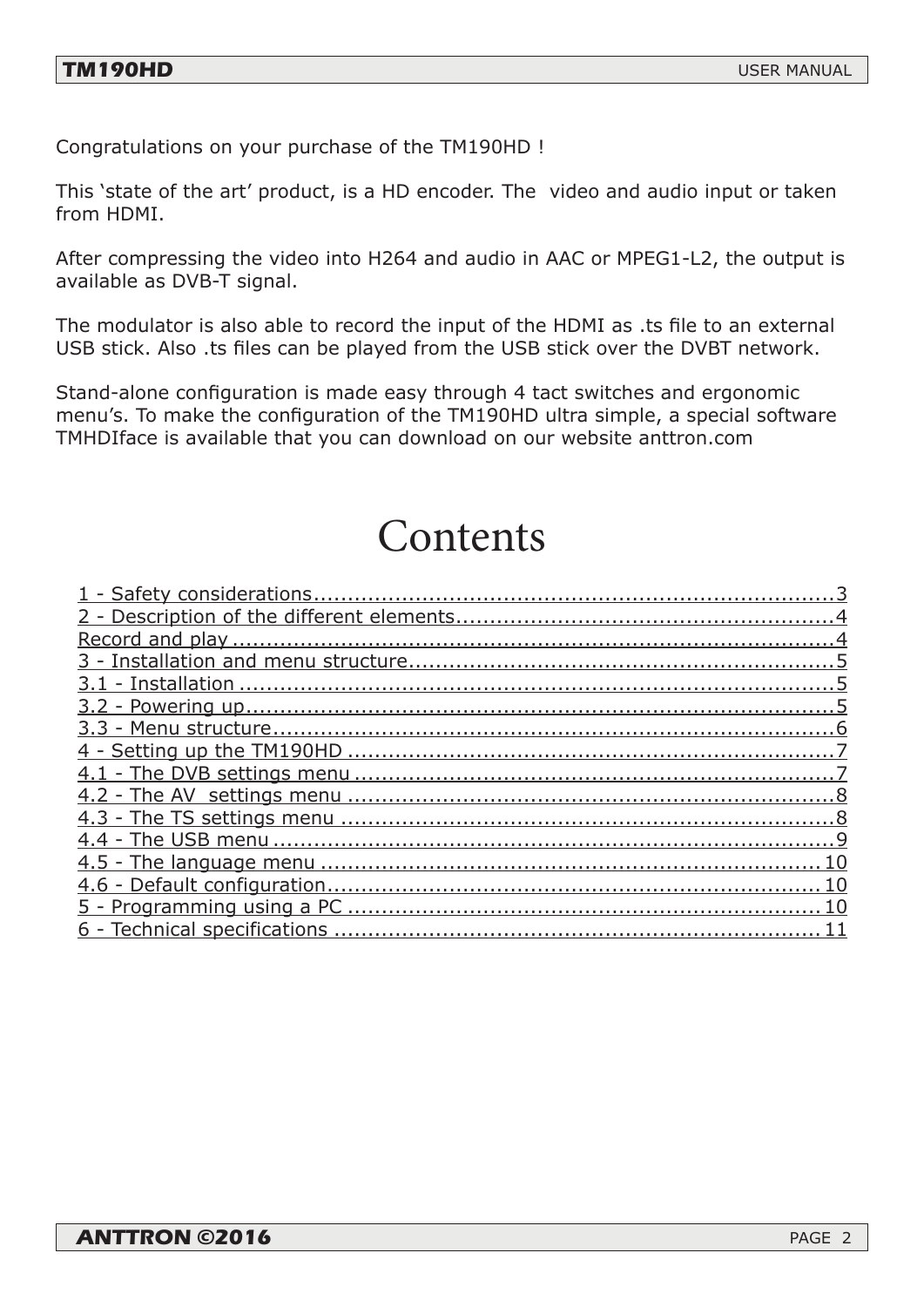### **1 - Safety considerations**

### 1.1 CONNECTING TO THE MAINS SUPPLY

This product has to be connected to the mains supply. If there is the slightest doubt concerning the type of connection available on the installation, please contact your supplier of electricity. Before carrying out maintenance operation or modification of the installation, the modulator has to be disconnected. Remark : only use the supplied power adaptor.

### 1.2 OVERVOLTAGE

An overvoltage on the mains supply, can cause shortcircuits or fire. Never overload the power lines.

1.3 LIQUIDS

This module should be protected from splashes. Please assure yourself that no containers containing liquids are placed on this module. Also be aware of other persons splashing liquids on the module.

#### 1.4 CLEANING

Disconnect the module before cleaning. Use only a humid cloth without solvant.

### 1.5 VENTILATION

In order to assure an adequate air circulation and to prevent overheating, the ventilation holes should not be obstructed. The module may not be installed in a hermetically sealed environment. Other electronic products or heat producing items may not be placed upon or near the module.

#### 1.6 ACCESSORIES

The use of accessories not manufactured by the manufacturer can cause damage to the module.

### 1.7 INSTALLATION OF THE MODULE

The module must be installed in a place well protected from direct sunlight. All measures have to be taken to avoid installation in humid or sunny place.Do not install near heating elements or other devices producing heat. Assure yourself that the module is placed at least 10 cm from other equipment with is susceptible to electromagnetic radiation. Do not install the module on instable items. A fall can cause physical or material damage.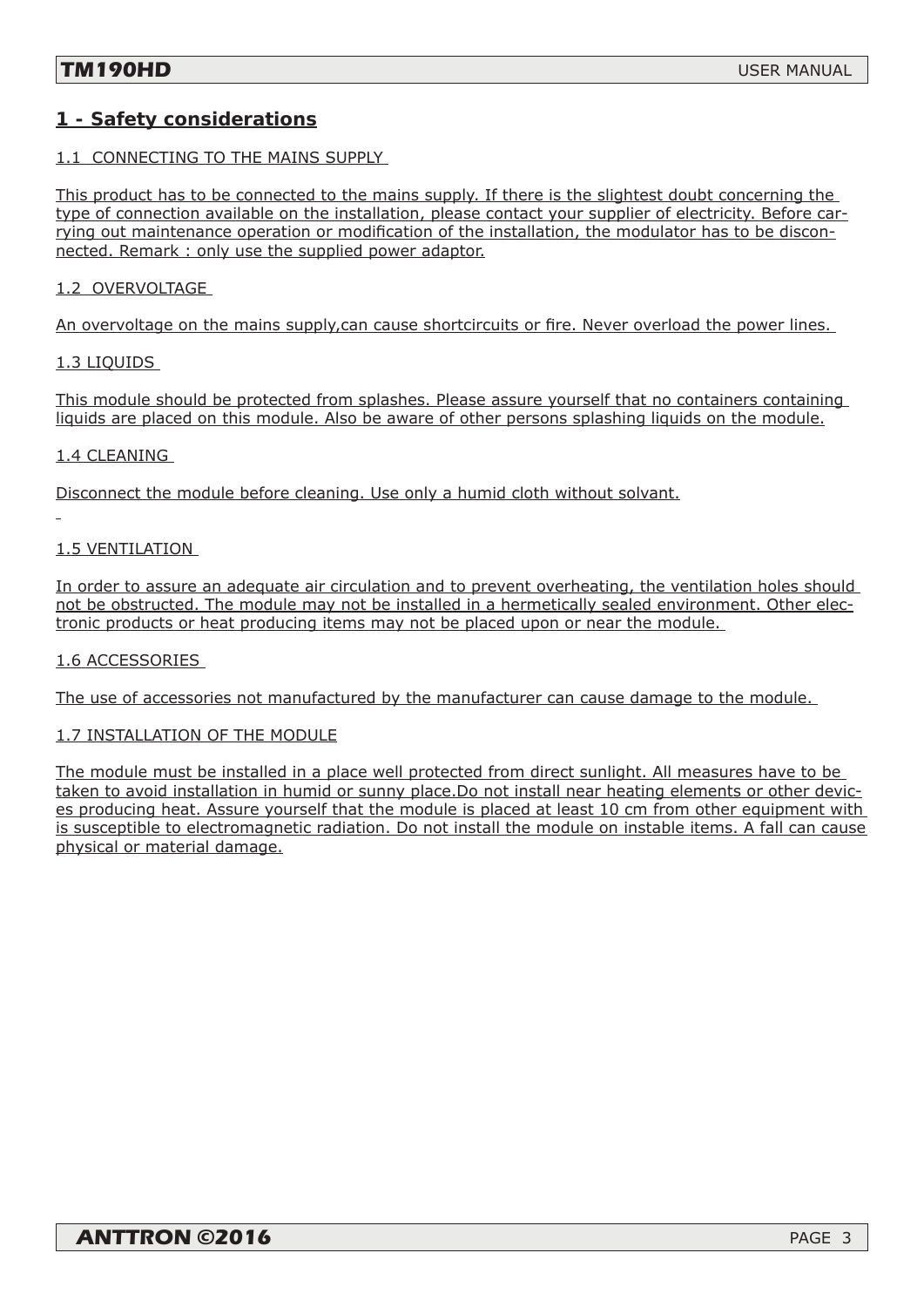### **2 - Description of the different elements**

- **C1** Power supply input (5V/2A)
- **C2** USB input (for programmig
- the TM190HD by PC)
- **C3** RF input
- **C4** RF output
- **C5** USB for record and play
- **C6** HDMI input



**T4** (move backward/up) button

**ANTTRON ©2016** PAGE 4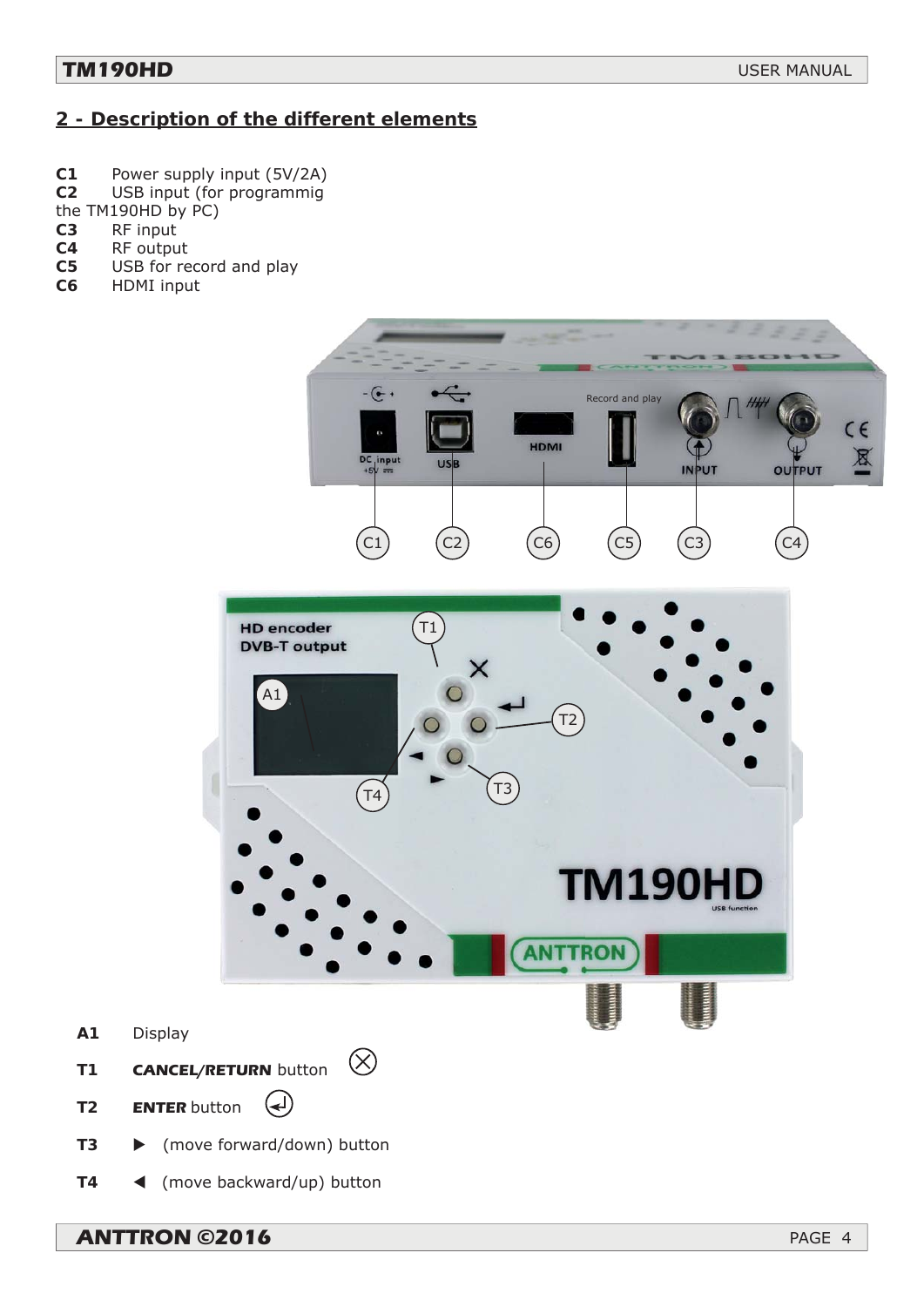### **3 - Installation and menu structure**

### 3.1 - Installation

Connect the audio and video source using a HDMI cable. Connect the RF input cable (if present) and the RF output cable. If the RF input is not used, please connect a 75 ohm terminating resistor to it. Once the modulator installed and the cables connected, please proceed connecting the power supply to the modulator.

### 3.2 - Powering up

Plug in the connector of the power supply. The display will show the ANTTRON logo while booting. Once the modulator has booted correctly the main menu will appear.

In the first line the model number is displayed (TM190HD) followed by the installed firmware version.



### 720P50 PCM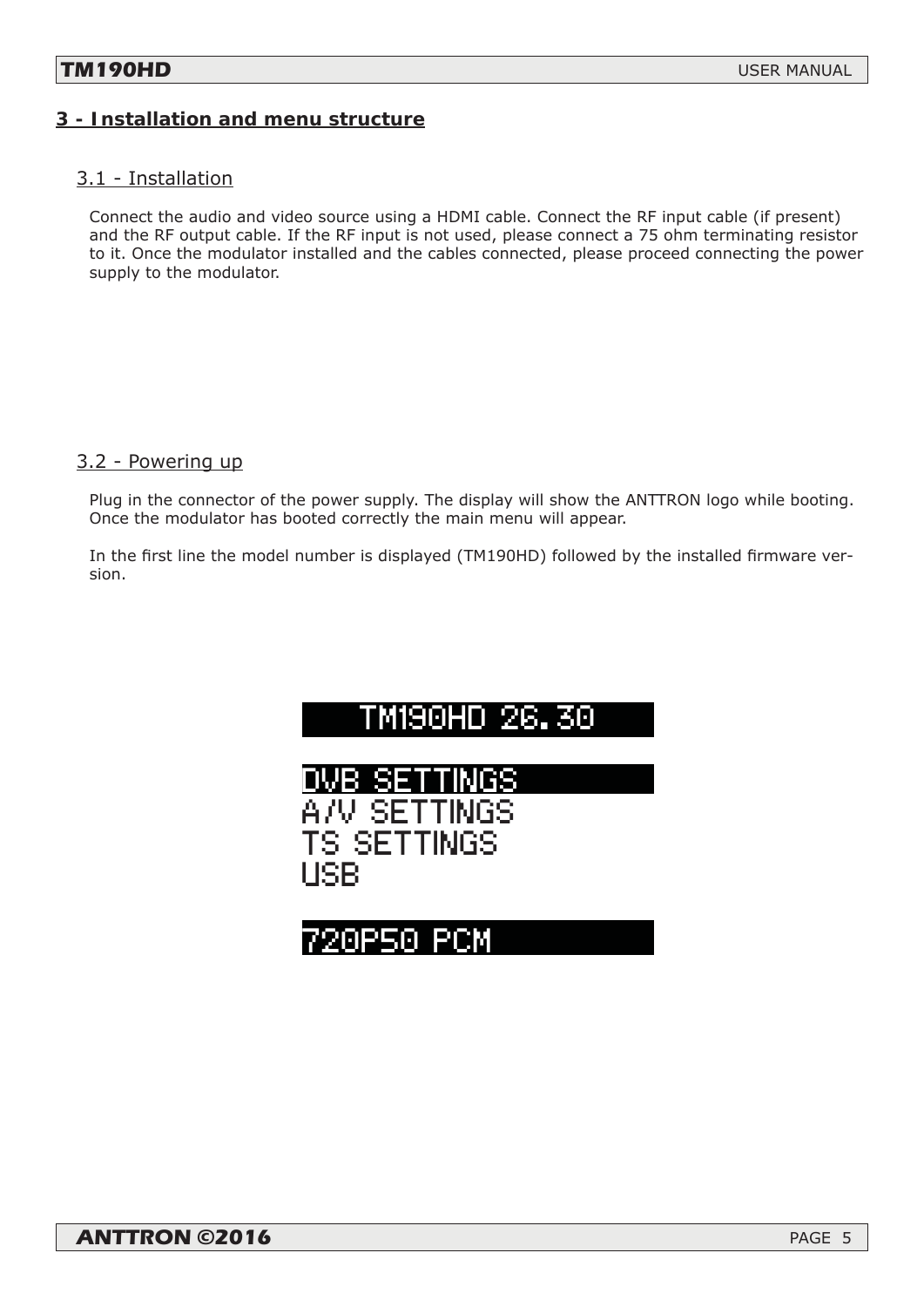### 3.3 - Menu structure

The TM190HD has different menus allowing easy access to the differents parameters and to change them when necessary. Below you will find the structure of the different menus.



In order to go from one menu to the other use the MOVE *UP/DOWN* keys to select the menu option. Press the *ENTER* button to select this option. Press the *CANCEL* button to go back to the previous menu.

To set parameters, whether you have the option to select a specific value. In the other case some number or text string should be entered. In that case, use the buttons  $\blacktriangleright$  and  $\blacktriangleleft$  to move to the desired character and press the ENTER button to confirm. Please note the following **SPECIAL** *CHARACTERS* :

 $\leftarrow$  confirm the modified value / x erase all /  $\leftarrow$  backspace

move cursor back or forward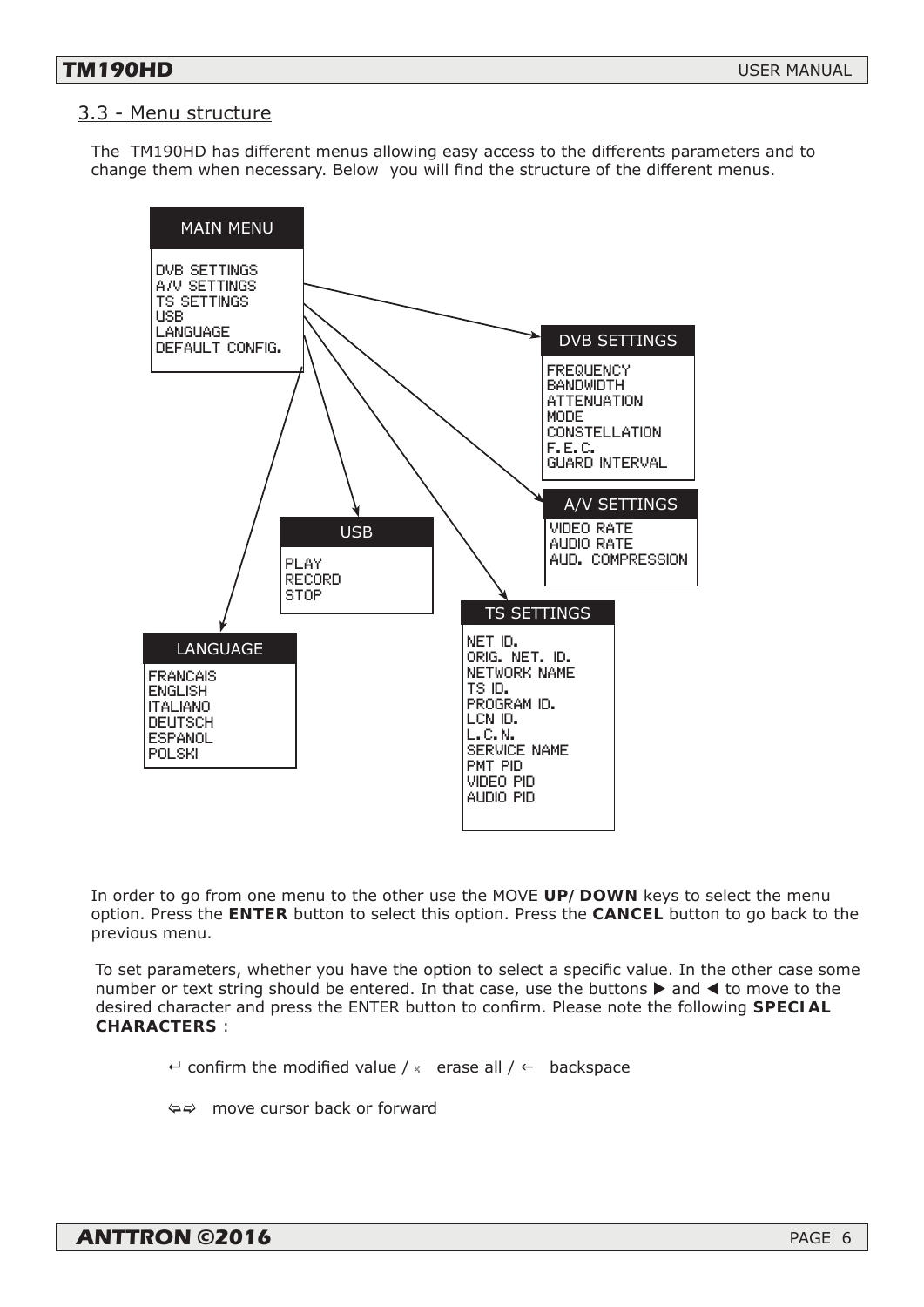### **4 - Setting up the TM190HD**

### 4.1 - The DVB settings menu

In this menu you can set the output frequency, bandwidth, output level and specific parameters for DVB-T.



**ANTTRON ©2016** PAGE 7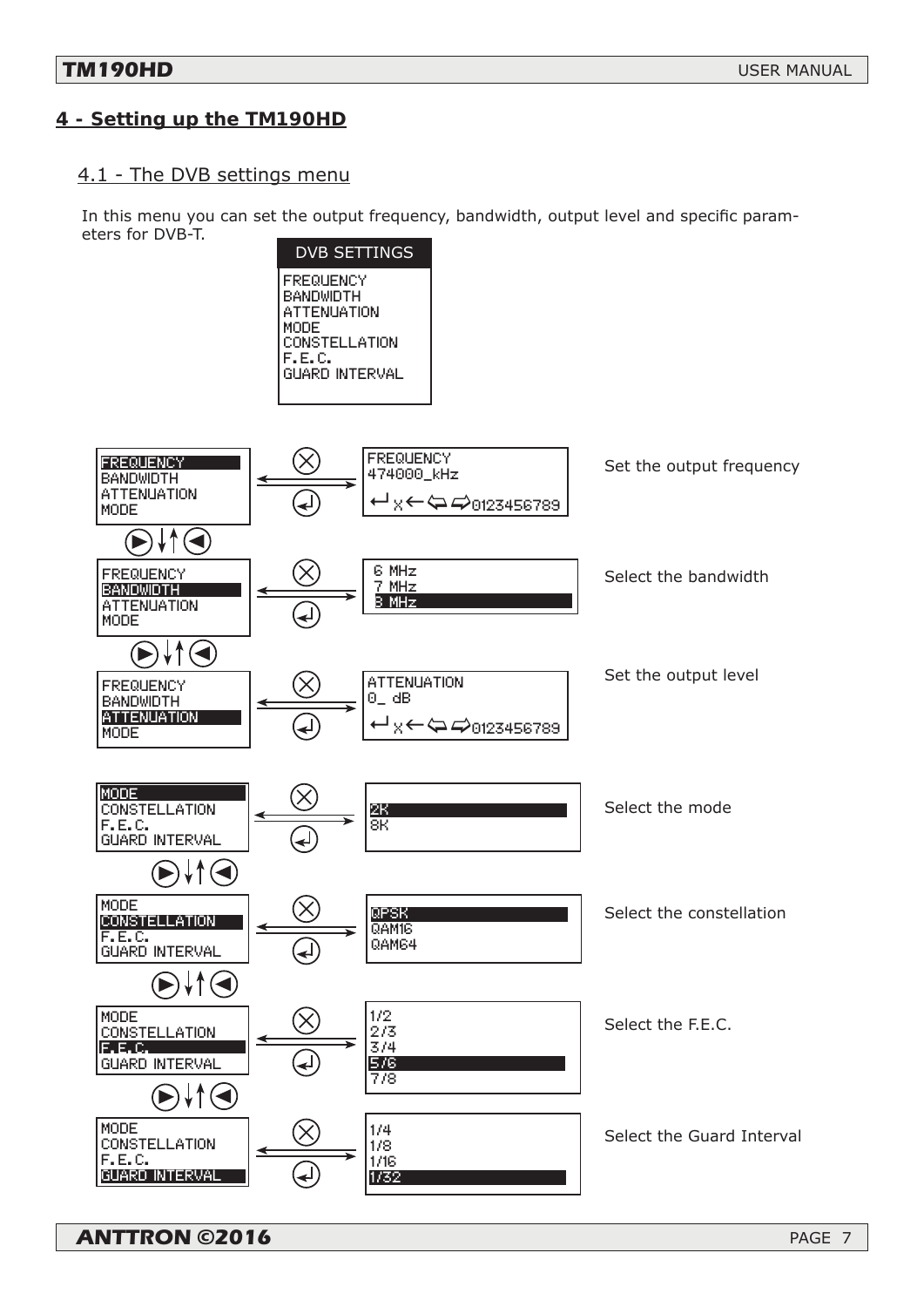### 4.2 - The AV settings menu

In the A/V settings menu, you can set specific parameters for video and audio.

VIDEO RATE AUDIO RATE AUD. COMPRESSSION



### 4.3 - The TS settings menu

This menu allows you to adjust specific parameters of the transport stream.

#### TS SETTINGS

NET ID. ORIG. NET. ID. NETWORK NAME TS ID. PROGRAM ID. LCN ID. L.C.N. SERVICE NAME PMT PID VIDEO PID AUDIO PID

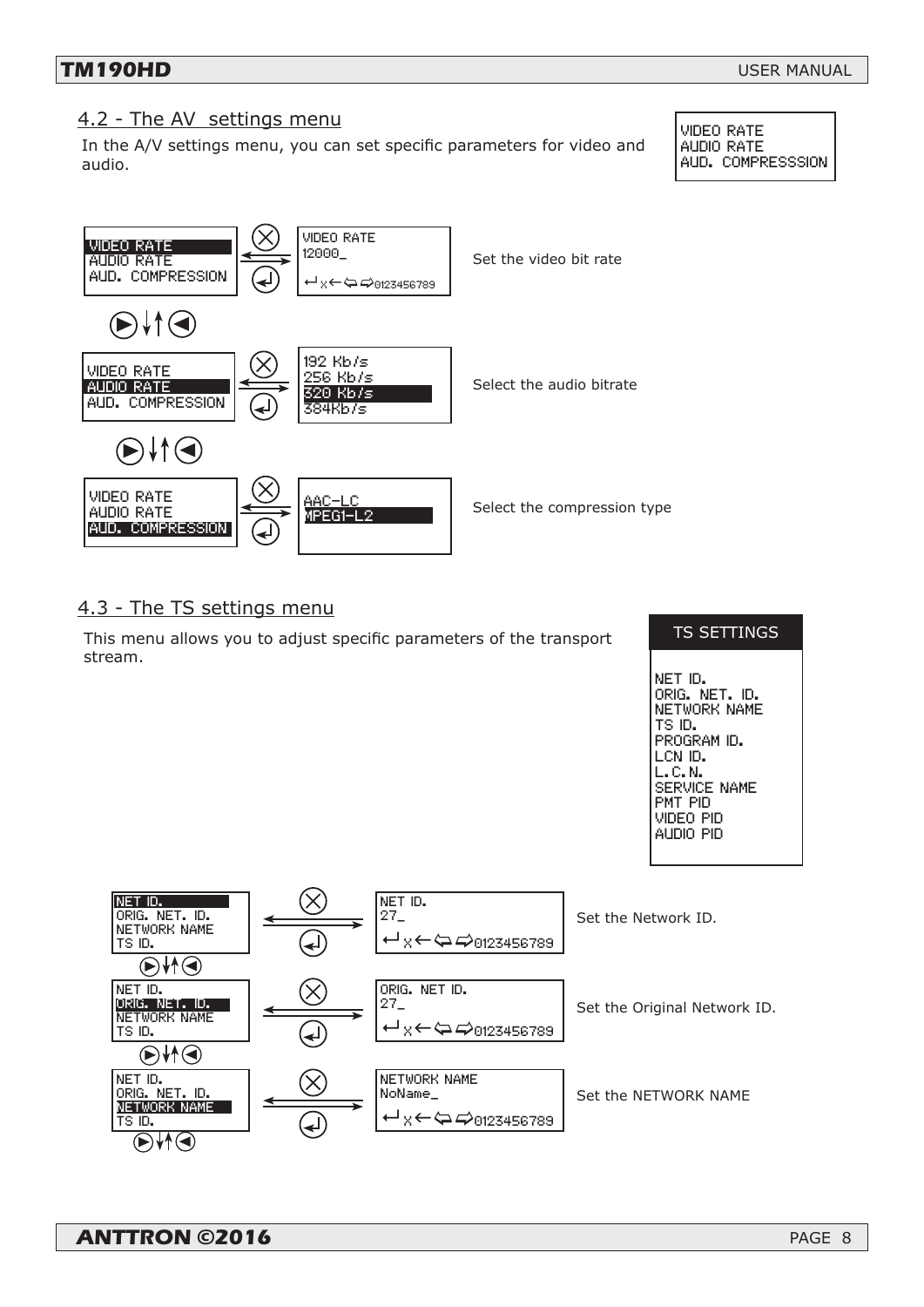### **TM190HD**



### 4.4 - The USB menu

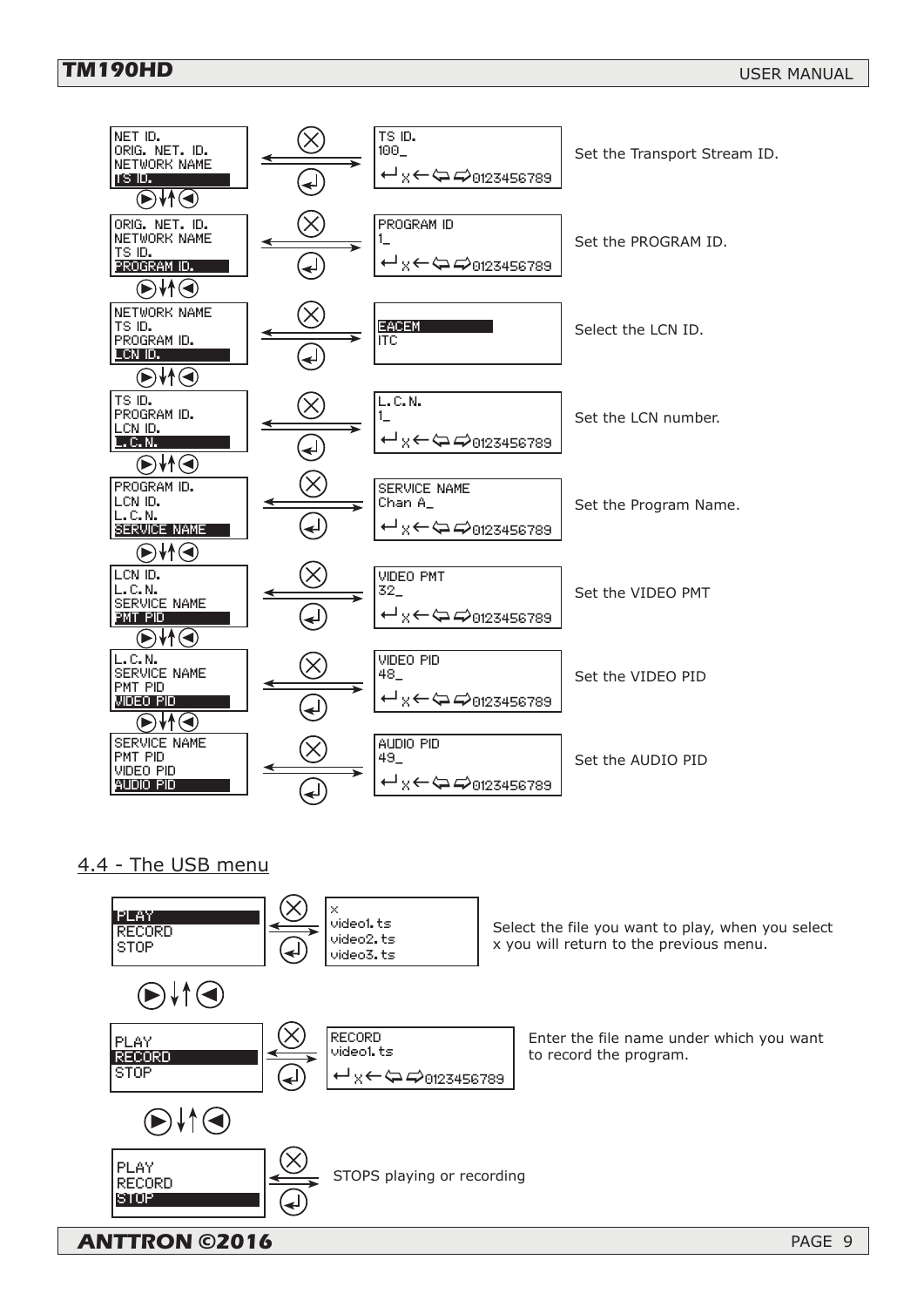### 4.5 - The language menu

Select in this menu your preferential language.

### 4.6 - Default configuration

When selecting this option, all your modifications will be lost, and the default factory settings will be restored.

### **5 - Programming using a PC**

The settings of the TM190HD can also be changed using a PC.

First, please install the software **TMHDIFace** on your PC. You can download this software from our internet site **anttron.com**

After installation of this software, connect the TM190HD using a USB cable (not included) to your personal computer. Then launch the program **TMHDIface.**

On the display of the TM190HD the message <USB> appears, indicating that the programming is now performed through your PC. The following window appears on your screen.

| <b>MULTMHDIFACE 3.2 (26.30)</b><br>$\times$                                                                                                                                                                          |                                                                                                                                                                                                                                                                                           |  |  |  |
|----------------------------------------------------------------------------------------------------------------------------------------------------------------------------------------------------------------------|-------------------------------------------------------------------------------------------------------------------------------------------------------------------------------------------------------------------------------------------------------------------------------------------|--|--|--|
| O DVB-T<br>$O$ DVB-C                                                                                                                                                                                                 | Mode:<br>F.E.C.: Guard Int.:<br>Bandwidth:<br>Freq. $(kHz)$ : TS Id.:<br>Const.:<br>Sym, Rate :<br>7/8<br>1/32<br>2K<br>$\circ$<br>474000<br>100<br>$\checkmark$<br>OAM64<br>8 Mhz<br>$\checkmark$<br>$\checkmark$<br>$\checkmark$<br>$\checkmark$<br>Level Att. : 20<br>0dB<br>$\sim$ 1. |  |  |  |
| $\bigcirc$ IP                                                                                                                                                                                                        | Address:<br><b>UDP</b><br>192.168.1.12<br>$\circ$<br>Port:                                                                                                                                                                                                                                |  |  |  |
| VIDEO H264<br>Allow VBR<br>9000<br><b>HDMI</b><br>Kb/s<br>H264 Profile : $MAIN \sim$<br>$\sim$<br>$192$ Kb/s<br>AUDIO MPEG1-L2<br><b>HDMI</b><br>$\checkmark$<br>HDMI-PCM Volume: X1<br>$\checkmark$<br>$\checkmark$ |                                                                                                                                                                                                                                                                                           |  |  |  |
| <b>Network</b>                                                                                                                                                                                                       | Original Id. :<br>Id. LCN:<br>Vers.:<br>$Id.$ :<br>Name:<br>27<br>8442<br>8442<br>NoName<br>$EACEM \sim$                                                                                                                                                                                  |  |  |  |
| Service                                                                                                                                                                                                              | $Id.$ :<br>Video PID: Audio PID:<br>LCN:<br>HD LCN:<br>PMT PID:<br>Name:<br>Chan A<br>$\overline{0}$<br>48<br>49<br>1<br>801<br>32                                                                                                                                                        |  |  |  |
| E.I.T.                                                                                                                                                                                                               | Name:<br>Text:                                                                                                                                                                                                                                                                            |  |  |  |
|                                                                                                                                                                                                                      | PLAY   REC   HDMI<br>TM190H-1D.ts<br>$\checkmark$<br>TM190H-1D.ts                                                                                                                                                                                                                         |  |  |  |

Now, all parameters discussed in Chapter 4 of this user manual can be modified by TMHDIface.